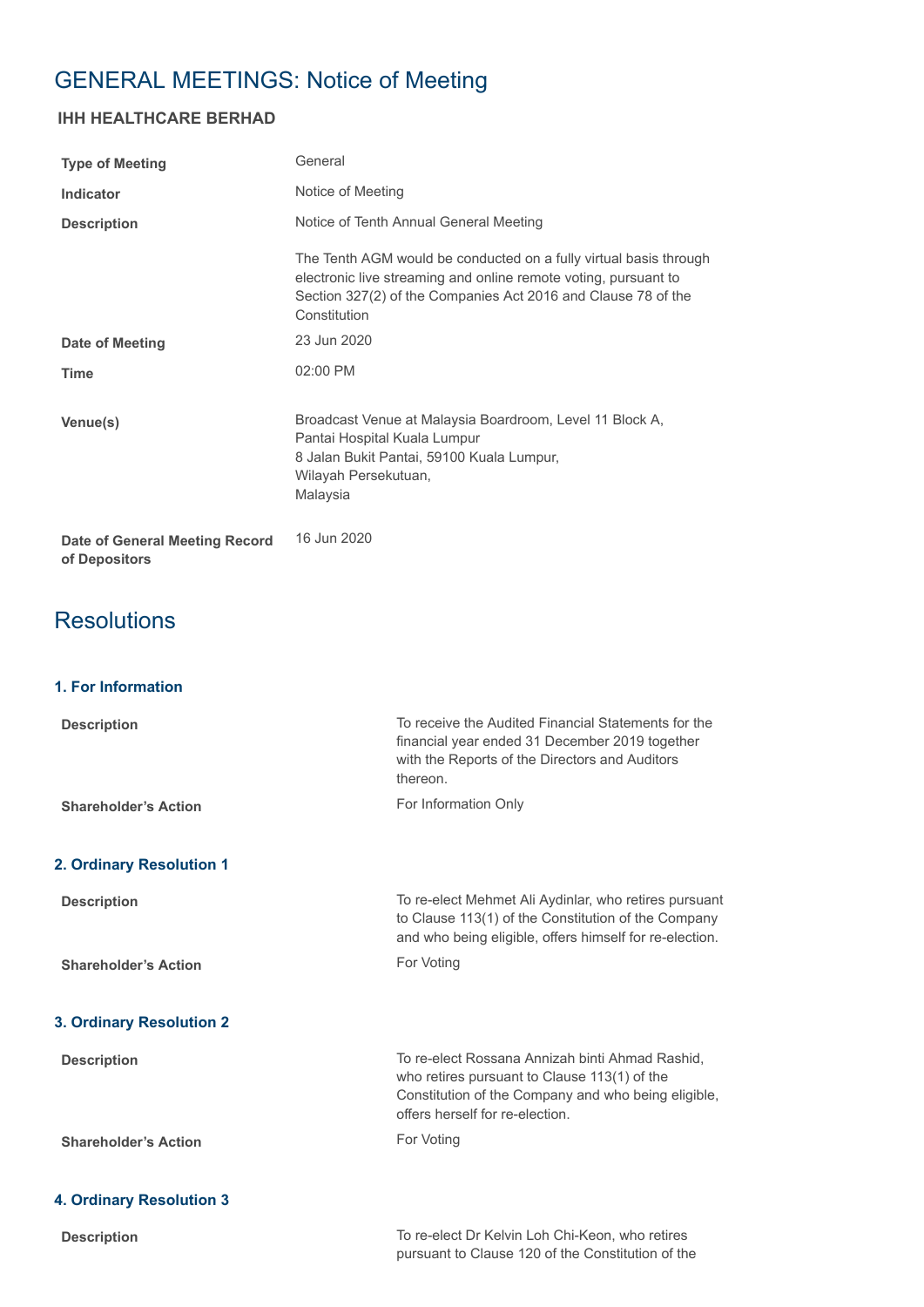|                                 | Company and who being eligible, offers himself for<br>re-election.                                                                                                                                                                                                                                                                                                                                                                                                                                                                                                        |
|---------------------------------|---------------------------------------------------------------------------------------------------------------------------------------------------------------------------------------------------------------------------------------------------------------------------------------------------------------------------------------------------------------------------------------------------------------------------------------------------------------------------------------------------------------------------------------------------------------------------|
| <b>Shareholder's Action</b>     | For Voting                                                                                                                                                                                                                                                                                                                                                                                                                                                                                                                                                                |
|                                 |                                                                                                                                                                                                                                                                                                                                                                                                                                                                                                                                                                           |
| <b>5. Ordinary Resolution 4</b> |                                                                                                                                                                                                                                                                                                                                                                                                                                                                                                                                                                           |
| <b>Description</b>              | To re-elect Dr Farid bin Mohamed Sani, who retires<br>pursuant to Clause 120 of the Constitution of the<br>Company and who being eligible, offers himself for<br>re-election.                                                                                                                                                                                                                                                                                                                                                                                             |
| <b>Shareholder's Action</b>     | For Voting                                                                                                                                                                                                                                                                                                                                                                                                                                                                                                                                                                |
|                                 |                                                                                                                                                                                                                                                                                                                                                                                                                                                                                                                                                                           |
| <b>6. Ordinary Resolution 5</b> |                                                                                                                                                                                                                                                                                                                                                                                                                                                                                                                                                                           |
| <b>Description</b>              | To re-elect Masato Sugahara, who retires pursuant to<br>Clause 120 of the Constitution of the Company and<br>who being eligible, offers himself for re-election.                                                                                                                                                                                                                                                                                                                                                                                                          |
| <b>Shareholder's Action</b>     | For Voting                                                                                                                                                                                                                                                                                                                                                                                                                                                                                                                                                                |
|                                 |                                                                                                                                                                                                                                                                                                                                                                                                                                                                                                                                                                           |
| 7. Ordinary Resolution 6        |                                                                                                                                                                                                                                                                                                                                                                                                                                                                                                                                                                           |
| <b>Description</b>              | To approve the payment of the Directors' fees and<br>other benefits (as stated in the Notice of Tenth<br>Annual General Meeting) payable to the Non-<br>Executive Directors of the Company by the Company<br>in respect of their directorship and committee<br>membership in the Company with effect from 1 July<br>2020 until 30 June 2021.                                                                                                                                                                                                                              |
| <b>Shareholder's Action</b>     | For Voting                                                                                                                                                                                                                                                                                                                                                                                                                                                                                                                                                                |
|                                 |                                                                                                                                                                                                                                                                                                                                                                                                                                                                                                                                                                           |
| <b>8. Ordinary Resolution 7</b> |                                                                                                                                                                                                                                                                                                                                                                                                                                                                                                                                                                           |
| <b>Description</b>              | To approve the payment of the Directors' fees (or its<br>equivalent amount in Ringgit Malaysia as converted<br>using the middle rate of Bank Negara Malaysia<br>foreign exchange on the payment dates, where<br>applicable) and other benefits (as stated in the Notice<br>of Tenth Annual General Meeting) payable to the<br>Non-Executive Directors of the Company who are<br>holding directorship and committee membership in<br>the following Company's subsidiaries by the<br>Company's subsidiaries for the period with effect<br>from 1 July 2020 to 30 June 2021: |
|                                 | (i) Fortis Healthcare Limited<br>(ii) Parkway Trust Management Limited<br>(iii) Acibadem Saglik Yatirimlari Holding A.S. (ASYH)<br>Group                                                                                                                                                                                                                                                                                                                                                                                                                                  |
| <b>Shareholder's Action</b>     | For Voting                                                                                                                                                                                                                                                                                                                                                                                                                                                                                                                                                                |
| 9. Ordinary Resolution 8        |                                                                                                                                                                                                                                                                                                                                                                                                                                                                                                                                                                           |
| <b>Description</b>              | To re-appoint KPMG PLT as Auditors of the<br>Company and to authorise the Directors to fix their<br>remuneration.                                                                                                                                                                                                                                                                                                                                                                                                                                                         |
| <b>Shareholder's Action</b>     | For Voting                                                                                                                                                                                                                                                                                                                                                                                                                                                                                                                                                                |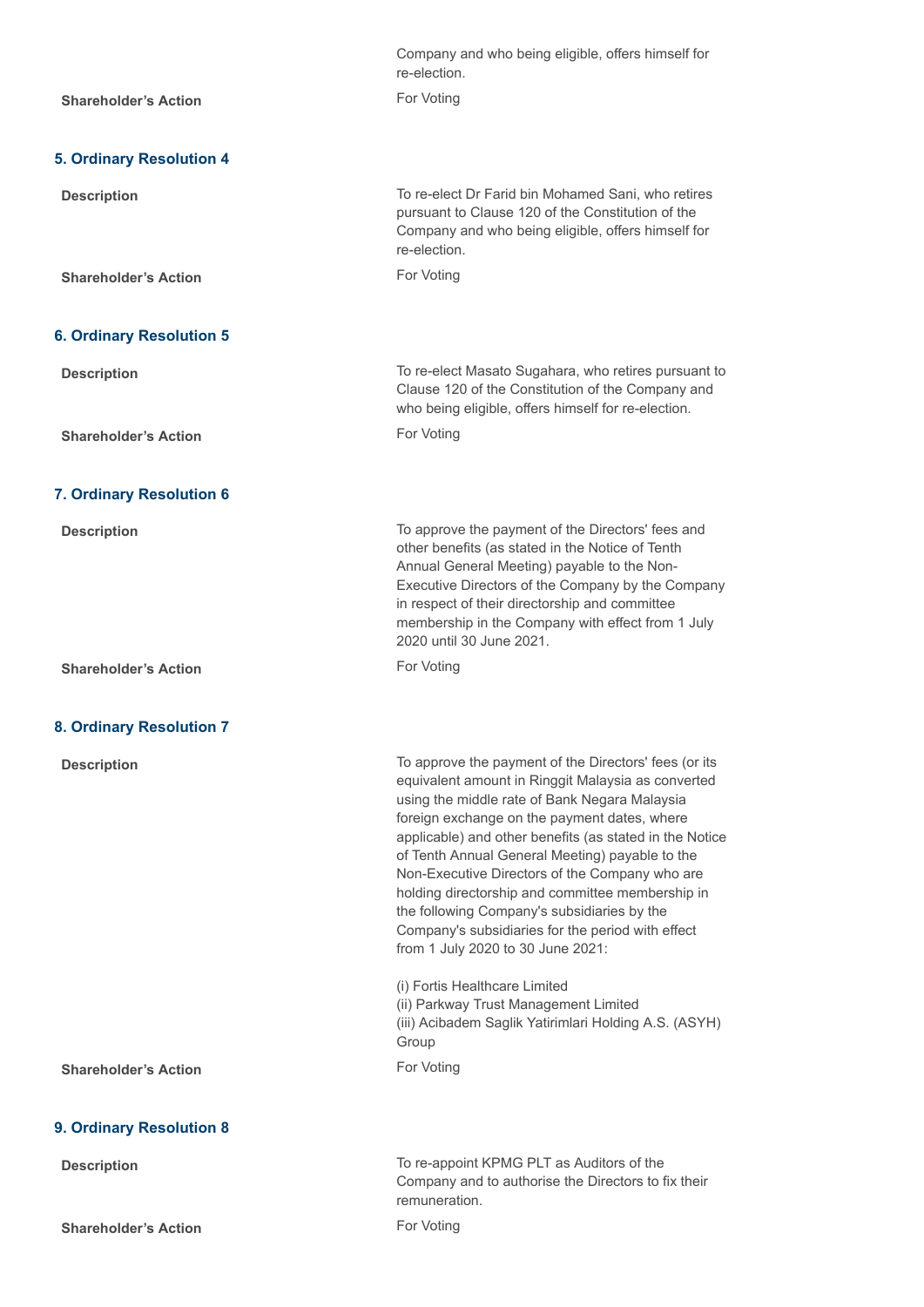# **10. Ordinary Resolution 9**

| <b>Description</b>                | Authority to Allot Shares pursuant to Section 75 of<br>the Companies Act 2016                                                                                       |
|-----------------------------------|---------------------------------------------------------------------------------------------------------------------------------------------------------------------|
| <b>Shareholder's Action</b>       | For Voting                                                                                                                                                          |
| <b>11. Ordinary Resolution 10</b> |                                                                                                                                                                     |
| <b>Description</b>                | Proposed Renewal of Authority for IHH to Purchase<br>its own Shares of up to Ten Percent (10%) of the<br>prevailing total number of Issued Shares of the<br>Company |
| <b>Shareholder's Action</b>       | For Voting                                                                                                                                                          |

## Please refer attachment below.

# **Attachments**

[IHH Healthcare Berhad\\_Notice of 10th AGM.pdf](https://disclosure.bursamalaysia.com/FileAccess/apbursaweb/download?id=18208&name=EA_GM_ATTACHMENTS) *77.7 kB*

| <b>Announcement Info</b>   |                              |
|----------------------------|------------------------------|
| <b>Company Name</b>        | <b>IHH HEALTHCARE BERHAD</b> |
| <b>Stock Name</b>          | <b>IHH</b>                   |
| Date Announced             | 21 May 2020                  |
| Category                   | <b>General Meeting</b>       |
| <b>Reference Number</b>    | GMA-18052020-00002           |
| <b>Corporate Action ID</b> | MY200518MEET0002             |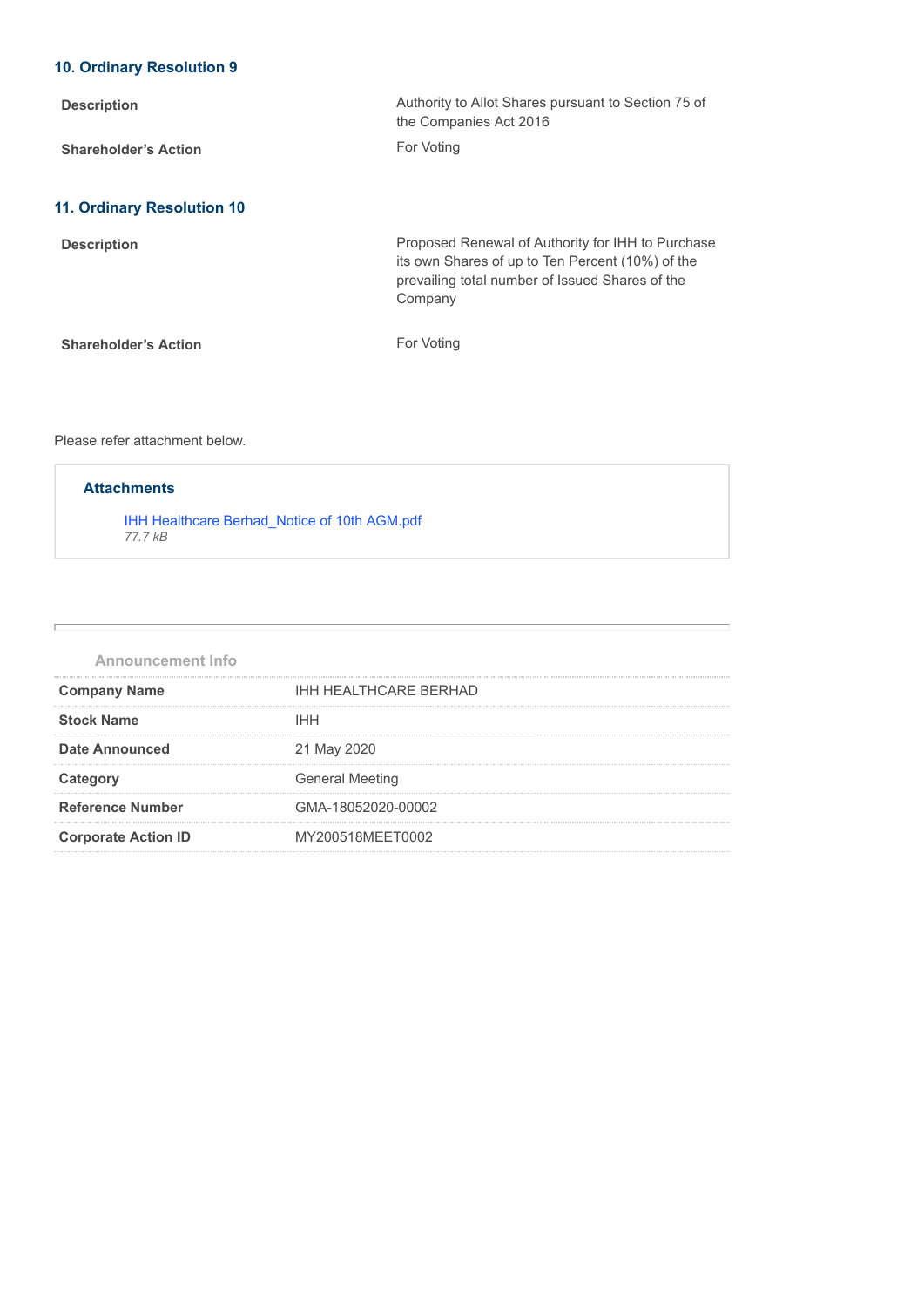# **Notice of Annual General Meeting**

**NOTICE IS HEREBY GIVEN** that the Tenth Annual General Meeting of **IHH HEALTHCARE BERHAD** (IHH or the Company) will be held at Malaysia Boardroom, Level 11 Block A, Pantai Hospital Kuala Lumpur, 8 Jalan Bukit Pantai, 59100 Kuala Lumpur, Wilayah Persekutuan, Malaysia on Tuesday, 23 June 2020 at 2.00 p.m. for the following purposes:

# **AGENDA**

- 1. To receive the Audited Financial Statements for the financial year ended 31 December 2019 together with the Reports of the Directors and Auditors thereon.
- 2. To re-elect the following Directors who retire pursuant to Clause 113(1) of the Constitution of the Company and who being eligible, offer themselves for re-election:
	- (i) Mehmet Ali Aydinlar **Ordinary Resolution 1**
		- (ii) Rossana Annizah binti Ahmad Rashid **Ordinary Resolution 2**
- 3. To re-elect the following Directors who retire pursuant to Clause 120 of the Constitution of the Company and who being eligible, offer themselves for re-election:
	- (i) Dr Kelvin Loh Chi-Keon **Ordinary Resolution 3**
	- (ii) Dr Farid bin Mohamed Sani **Ordinary Resolution 4**
	-
- 4. To approve the payment of the following fees and other benefits payable to the Directors of the Company by the Company:
	- (i) Directors' fees to the Non-Executive Directors in respect of their directorship and committee membership in the Company with effect from 1 July 2020 until 30 June 2021 as per the table below:

| <b>Structure</b>                 | <b>Chairman</b><br>(RM per annum) | <b>Member</b><br>(RM per annum) |
|----------------------------------|-----------------------------------|---------------------------------|
| <b>Board of Directors</b>        | 600,000                           | 285,000                         |
| <b>Audit Committee</b>           | 175,000                           | 100,000                         |
| <b>Risk Management Committee</b> | 175,000                           | 100,000                         |
| <b>Nomination Committee</b>      | 150,000                           | 90,000                          |
| <b>Remuneration Committee</b>    | 150,000                           | 90,000                          |
| <b>Steering Committee</b>        | 350,000                           | 100,000                         |

(ii) Any other benefits provided to the Directors of the Company by the Company with effect from 1 July 2020 until 30 June 2021, subject to a maximum amount equivalent to RM1,000,000.

(iii) Masato Sugahara **Ordinary Resolution 5**

**Ordinary Resolution 6**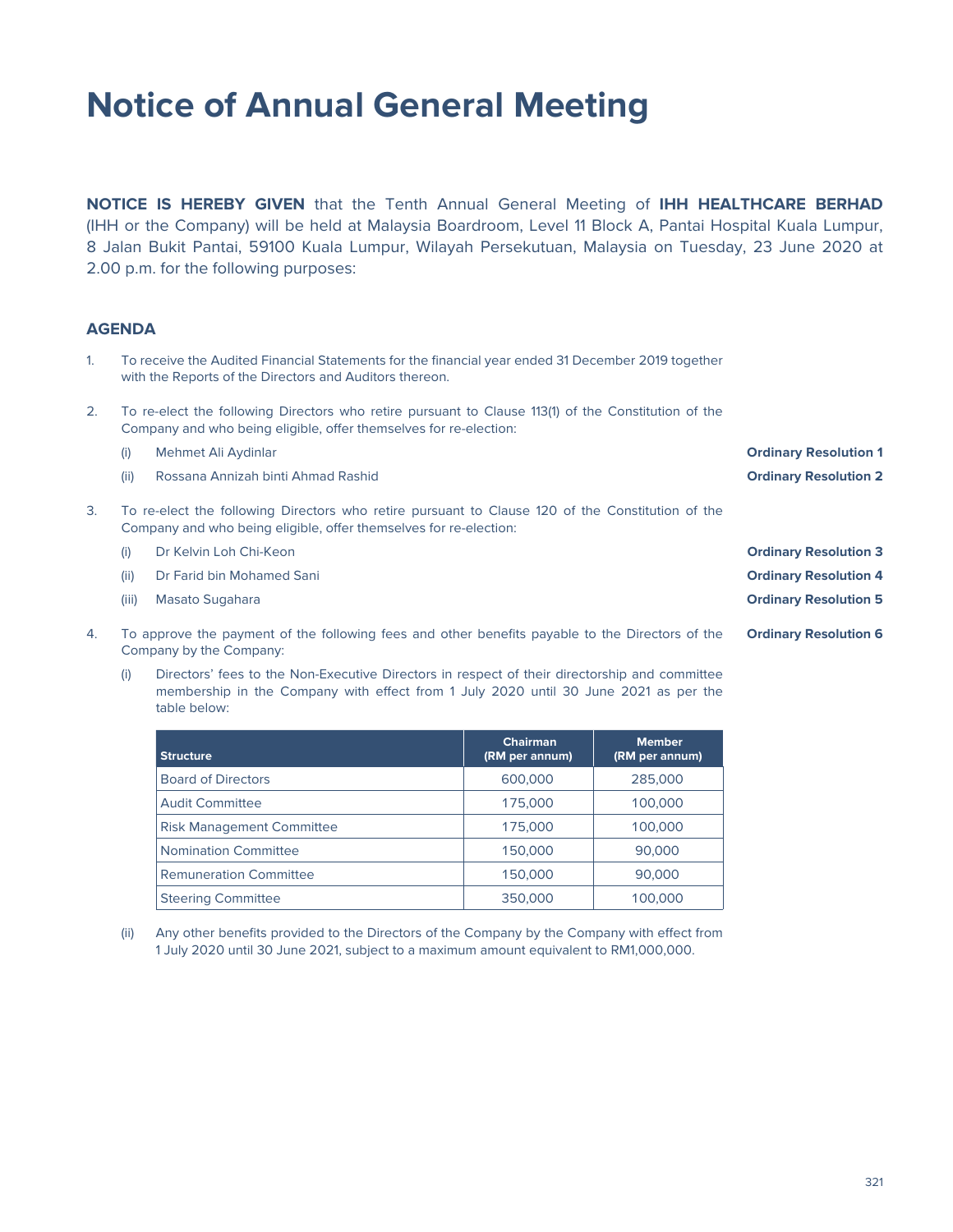# Additional Corporate Information **Notice of Annual General Meeting**

5. To approve the payment of the Directors' fees (or its equivalent amount in Ringgit Malaysia as converted using the middle rate of Bank Negara Malaysia foreign exchange on the payment dates, where applicable) to the Directors of the Company who are holding directorship and committee membership in the following Company's subsidiaries and other benefits payable to the Directors of the Company by the Company's subsidiaries for the period with effect from 1 July 2020 to 30 June 2021:

#### (i) Fortis Healthcare Limited

| <b>Structure</b>                                 | <b>Chairman/Member</b><br>(INR per meeting attended) |
|--------------------------------------------------|------------------------------------------------------|
| <b>Board of Directors</b>                        | 100,000                                              |
| <b>Audit and Risk Management Committee</b>       | 100,000                                              |
| Nomination and Remuneration Committee            | 100,000                                              |
| <b>Corporate Social Responsibility Committee</b> | 100,000                                              |
| <b>Stakeholders Relationship Committee</b>       | 100,000                                              |
| <b>Finance Committee</b>                         | 100,000                                              |
| <b>Independent Directors</b>                     | 100,000                                              |

#### (ii) Parkway Trust Management Limited

| <b>Structure</b>                      | <b>Chairman</b><br>(SGD per annum) | <b>Member</b><br>(SGD per annum) |
|---------------------------------------|------------------------------------|----------------------------------|
| <b>Board of Directors</b>             | 100,000                            | 50,000                           |
| <b>Audit Committee</b>                | 33,000                             | 10,000                           |
| Nominating and Remuneration Committee | 27,000                             | 9.000                            |

#### (iii) (a) Acibadem Saglik Yatirimlari Holding A.S. (ASYH) Group

| <b>Structure</b>                      | <b>Chairman</b><br>(USD per annum) | <b>Member</b><br>(USD per annum) |
|---------------------------------------|------------------------------------|----------------------------------|
| <b>Board of Directors</b>             |                                    | 40,000                           |
| Audit and Risk Management Committee   | 30,000                             | 10,000                           |
| Nomination and Remuneration Committee | 25,000                             | 10,000                           |

- (b) ASYH, for the Board fee of USD513,000 per annum payable to Mehmet Ali Aydinlar as the Board Chairman and Director in ASYH Group.
- (iv) Any other benefits provided to the Directors of the Company by the Company's subsidiaries subject to a maximum amount equivalent to RM300,000.
- 6. To re-appoint KPMG PLT as Auditors of the Company and to authorise the Directors to fix their remuneration. **Ordinary Resolution 8**

#### **Ordinary Resolution 7**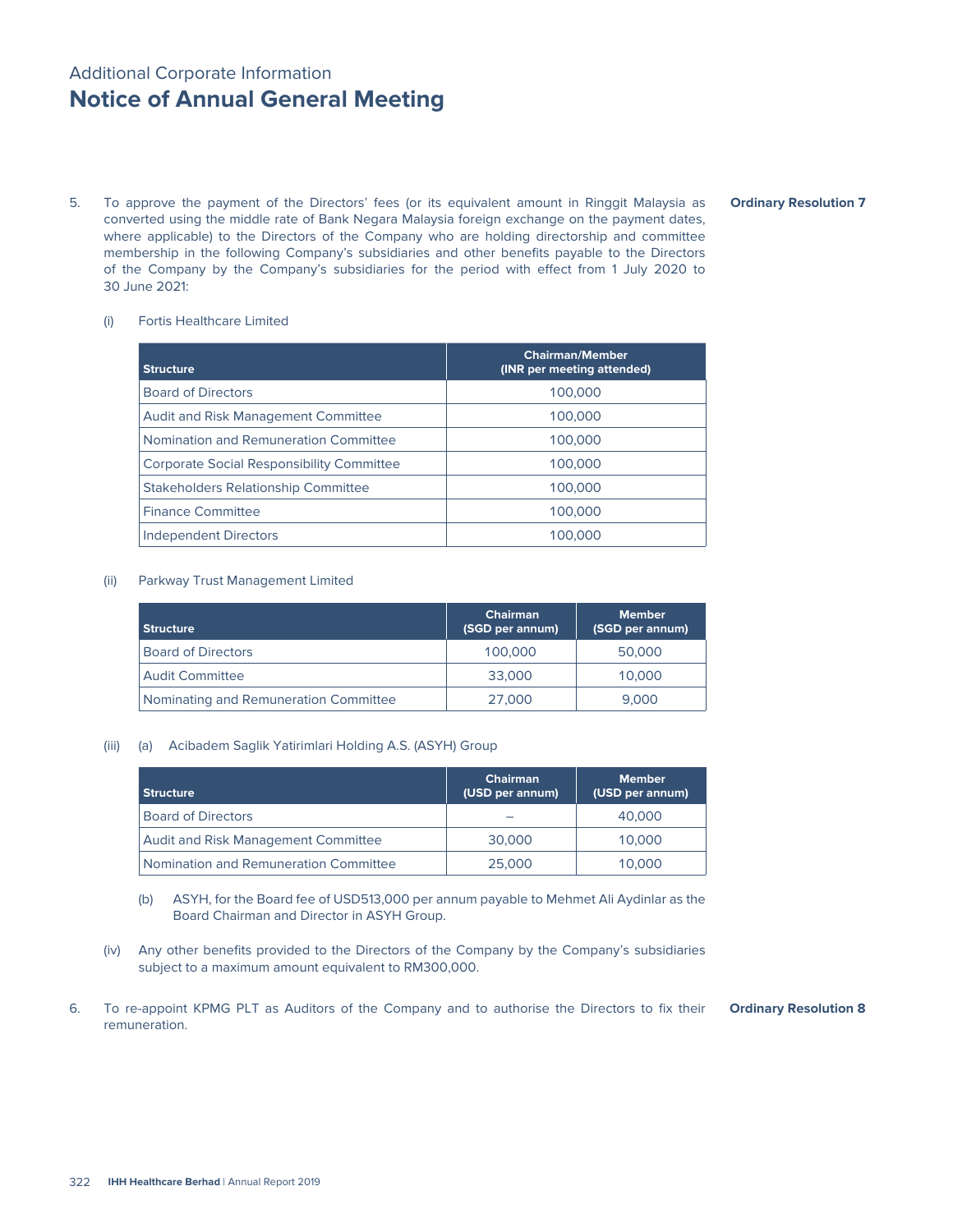To consider and if thought fit, pass the following resolutions:

# 7. **AUTHORITY TO ALLOT SHARES PURSUANT TO SECTION 75 OF THE COMPANIES ACT 2016**

"THAT subject to the Companies Act 2016 (the Act), the Constitution of the Company and the approvals from Bursa Malaysia Securities Berhad and other relevant governmental and/or regulatory authorities, the Directors be and are hereby empowered, pursuant to Section 75 of the Act, to issue shares in the Company from time to time and upon such terms and conditions and for such purposes as the Directors may deem fit provided that the aggregate number of shares to be issued pursuant to this Resolution in any one financial year does not exceed ten percent (10%) of the total number of issued shares of the Company for the time being and that such authority shall continue in force until the conclusion of the next Annual General Meeting of the Company."

## 8. **PROPOSED RENEWAL OF AUTHORITY FOR IHH TO PURCHASE ITS OWN SHARES OF UP TO TEN PERCENT (10%) OF THE PREVAILING TOTAL NUMBER OF ISSUED SHARES OF THE COMPANY (PROPOSED RENEWAL OF SHARE BUY-BACK AUTHORITY)**

"THAT subject to the Companies Act 2016 (the Act), rules, regulations and orders made pursuant to the Act, the provisions of the Company's Constitution and the Main Market Listing Requirements of Bursa Malaysia Securities Berhad (Bursa Securities) (Listing Requirements) and the approvals of all relevant governmental and/or relevant authorities, the Company be and is hereby authorised, to the extent permitted by law, to purchase and/or hold such amount of ordinary shares in the Company as may be determined by the Directors of the Company from time to time through Bursa Securities upon such terms and conditions as the Directors may deem fit and expedient in the best interest of the Company provided that:

- (i) the aggregate number of shares which may be purchased (Purchased Shares) and/or held as treasury shares pursuant to this ordinary resolution does not exceed ten percent (10%) of the prevailing total number of issued shares of the Company at the point of purchase;
- (ii) the maximum funds to be allocated for the Company to purchase its own shares pursuant to the Proposed Renewal of Share Buy-Back Authority shall not exceed the retained profits of the Company;
- (iii) upon completion of the purchase by the Company of its own shares, the Directors of the Company be and are hereby authorised, at their discretion, to deal with the Purchased Shares in the following manner as may be permitted by the Act, rules, regulations, guidelines, requirements and/or orders of Bursa Securities and any other relevant authorities for the time being in force:
	- (a) cancel all or part of the Purchased Shares; and/or
	- (b) retain all or part of the Purchased Shares as treasury shares (as defined in Section 127 of the Act); and/or
	- (c) resell the treasury shares on Bursa Securities in accordance with the relevant rules of Bursa Securities; and/or
	- (d) distribute the treasury shares as share dividends to the shareholders of the Company; and/or
	- (e) transfer the treasury shares for the purposes of or under the employees' share scheme established by the Group; and/or
	- (f) transfer the treasury shares as purchase consideration; and/or
	- (g) sell, transfer or otherwise use the treasury shares for such other purposes as the Minister may by order prescribe,

 or in any other manner as may be prescribed by the Act, the applicable laws, regulations and guidelines applied from time to time by Bursa Securities and/or any other relevant authority for the time being in force and that the authority to deal with the Purchased Shares shall continue to be valid until all the Purchased Shares have been dealt with by the Directors.

**Ordinary Resolution 9**

## **Ordinary Resolution 10**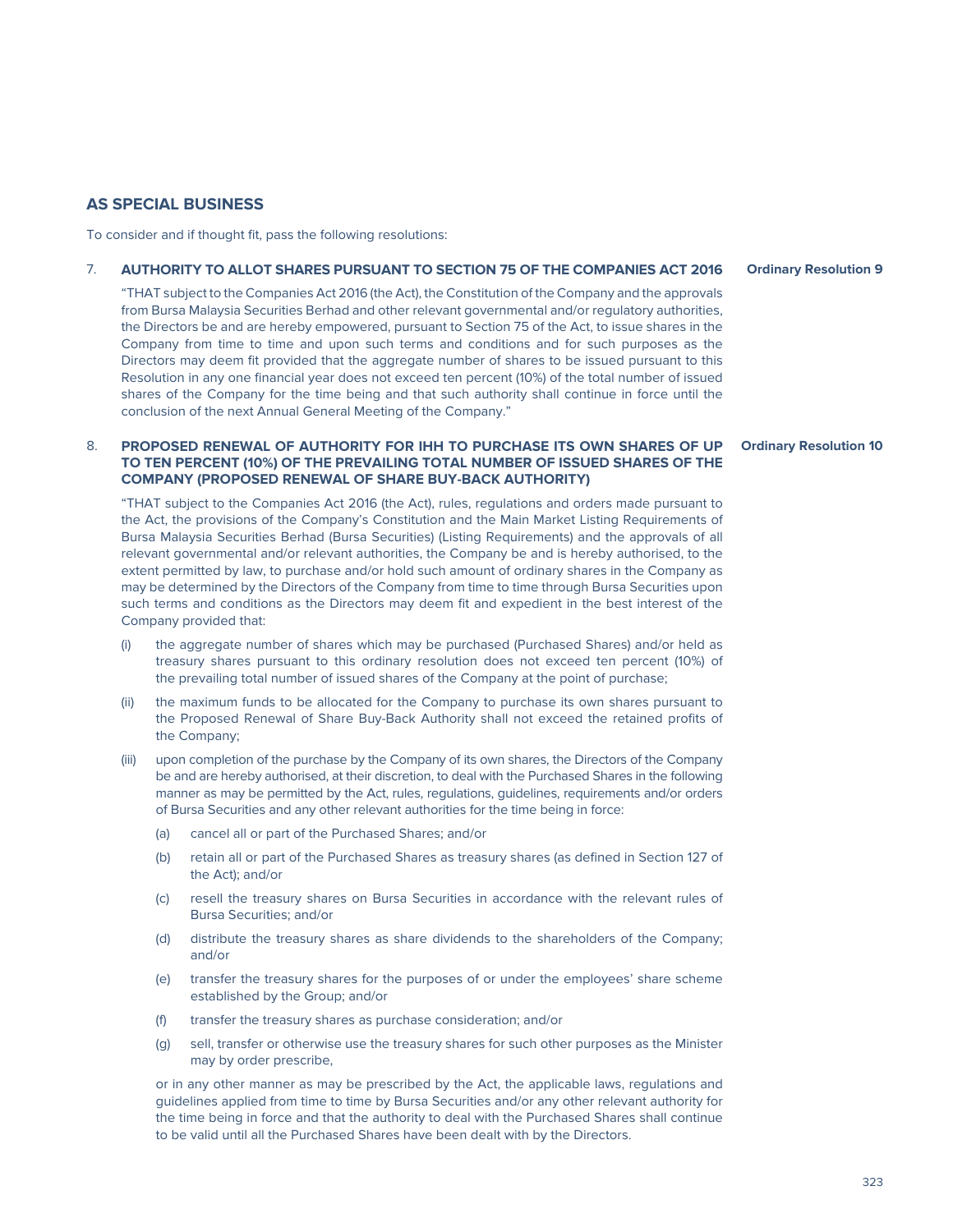# Additional Corporate Information **Notice of Annual General Meeting**

THAT the authority conferred by this ordinary resolution shall be effective immediately upon passing of this ordinary resolution and shall continue to be in force until:

- (i) the conclusion of the next Annual General Meeting (AGM) of the Company at which time the authority shall lapse unless by ordinary resolution passed at that AGM, the authority is renewed, either unconditionally or subject to conditions;
- (ii) the expiration of the period within which the next AGM of the Company is required by law to be held; or
- (iii) revoked or varied by ordinary resolution passed by the shareholders of the Company at a general meeting,

whichever occurs first, but shall not prejudice the completion of purchase(s) by the Company before the aforesaid expiry date and, in any event, in accordance with the provisions of the Listing Requirements and any other relevant authorities.

AND THAT the Directors of the Company be and are hereby empowered to do all acts and things (including the opening and maintaining of a central depositories account(s) under the Securities Industry (Central Depositories) Act, 1991) and to take all such steps and to enter into and execute all declarations, commitments, transactions, deeds, agreements, arrangements, undertakings, indemnities, transfers, assignments and/or guarantees as they may deem fit, necessary, expedient and/or appropriate in the best interest of the Company in order to implement, finalise and give full effect to the Proposed Renewal of Share Buy-Back Authority with full powers to assent to any conditions, modifications, variations (if any) as may be imposed by the relevant authorities."

9. To transact any other business of which due notice shall have been given.

#### BY ORDER OF THE BOARD

**IDA SURYATI BINTI AB RAHIM** (SSM Practicing Certification no.: 202008000221) (LS0009477) **SEOW CHING VOON** (SSM Practicing Certification no.: 202008001213) (MAICSA 7045152) Company Secretaries

Kuala Lumpur 22 May 2020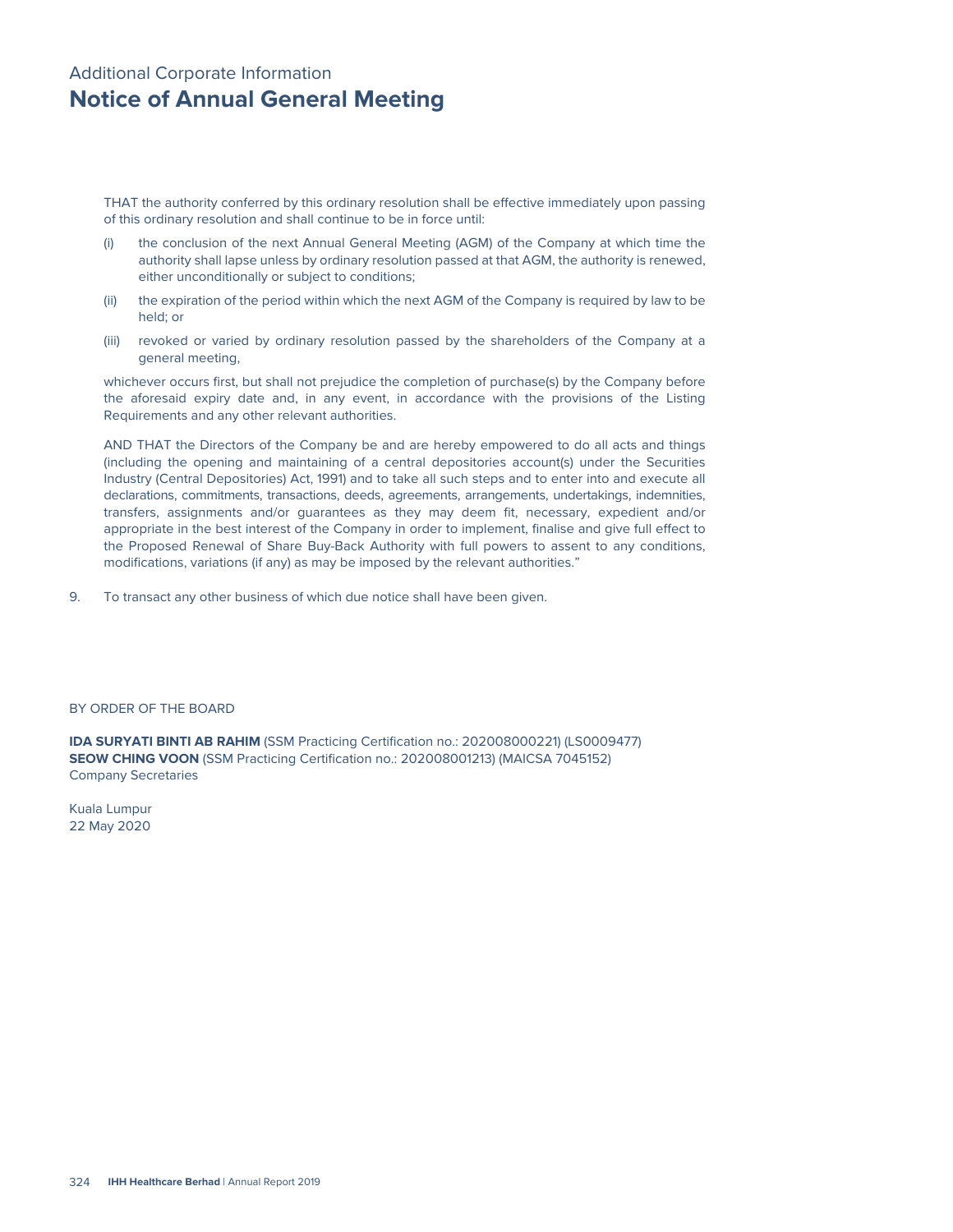#### **NOTES: PROXY AND/OR AUTHORISED REPRESENTATIVES**

- In support of the Government of Malaysia's (the Government) ongoing efforts to contain the spread of the Coronavirus (Covid-19) and the Government's advice of social distancing and not having mass gatherings, the Company would like to leverage on technology advancement by conducting the Tenth Annual General Meeting of the Company (the Meeting or AGM) on a fully virtual basis through electronic live streaming and online remote voting, pursuant to Section 327(2) of the Companies Act 2016 and Clause 78 of the Company's Constitution. The Company will be using Boardroom's LUMI AGM solution at https://web.lumiagm.com/ or you may download the free "Lumi AGM" app from the Apple App Store or Google Play Store. Please follow the procedures as stipulated in the Administrative Details for the Meeting in order to register, participate and vote virtually via the Boardroom's LUMI AGM solution.
- 2. The main and only venue of the virtual Meeting is strictly to serve as the broadcast venue where the chairperson of the Meeting is physically present and no shareholders/proxies shall be physically present at the broadcast venue. The Meeting will be in compliance with Section 327(2) of the Companies Act 2016 which provides that the main venue of the AGM shall be in Malaysia and the chairperson must be present at the main venue of the AGM. The electronic means of conducting the AGM on a fully virtual basis will facilitate and enable all shareholders to participate fully in the proceedings by audio and/or video capabilities without the need to be physically present at the Meeting venue, which is advantageous given the current 10. circumstances relating to Covid-19 and best health practices.
- 3. A member entitled to virtually attend and vote at the above Meeting is entitled to appoint a proxy or proxies to exercise all or any of his rights to virtually attend, participate, speak and vote in his/her stead, in accordance with the Administrative Details.
- 4. Where a member of the Company is an exempt authorised nominee which holds shares in the Company for multiple beneficial owners in one securities account (omnibus account) as defined under the Securities Industry (Central Depositories) Act, 1991, there is no limit to the number of proxies which the exempt authorised nominee may appoint in respect of each omnibus account it holds.
- 5. A member other than an exempt authorised nominee shall be entitled to appoint not more than two (2) proxies to virtually attend and vote at the same meeting. Notwithstanding the foregoing, any member other than an exempt authorised nominee who is also a substantial shareholder (within the meaning of the Companies Act 2016) shall be entitled to appoint up to (but not more than) five (5) proxies. Where such member appoints more than one (1) proxy, the appointment shall be invalid unless the percentage of the shareholding to be represented by each proxy is specified.
- 6. The instrument appointing a proxy shall:
	- (i) in the case of an individual, be signed by the appointer or by his/her attorney.
	- (ii) in the case of corporation, be either under its common seal or signed by its attorney or an officer on behalf of the corporation.

 A copy of the Authorisation Document or the duly registered Power of Attorney, which should be valid in accordance with the laws of the jurisdiction in which it was created and exercised, should be enclosed with the form of proxy.

- 7. A corporation which is a member, may by resolution of its Directors or other governing body authorise such person as it thinks fit to act as its representative at the Meeting, in accordance with the Company's Constitution.
- 8. The instrument appointing the proxy together with the Authorisation Document or the duly registered Power of Attorney referred to in Note 6 above, if any, must be deposited at the office of the Share Registrar, Boardroom Share Registrars Sdn Bhd at 11<sup>th</sup> Floor, Menara Symphony, No. 5, Jalan Prof. Khoo Kay Kim, Seksyen 13, 46200 Petaling Jaya, Selangor Darul Ehsan, Malaysia or via electronic means through the Boardroom Smart Investor Online Portal at https://www.boardroomlimited.my/ (please refer to Section D of the Administrative Details for details) not less than forty-eight (48) hours before the time appointed for holding of the Meeting or at any adjournment thereof.
- 9. Shareholders/proxies/corporate representatives would need to register as a member of Boardroom Smart Investor Online Portal first before they can request for the Remote Participation User identification number and password to virtually attend, participate, speak and vote at the above Meeting via Boardroom's LUMI AGM solution, in accordance with the Administrative Details.

#### **Personal data privacy**

 By submitting an instrument appointing a proxy(ies) and/or representative(s) to virtually attend, speak and vote at the above Meeting and/or any adjournment thereof, in accordance with the Administrative Details, a member of the Company (i) consents to the collection, use and disclosure of the member's personal data by the Company (or its agents) for the purpose of the processing and administration by the Company (or its agents) of proxies and representatives appointed for the above Meeting (including any adjournment thereof) and the preparation and compilation of the attendance lists, minutes and other documents relating to the above Meeting (including any adjournment thereof), and in order for the Company (or its agents) to comply with any applicable laws, listing rules, regulations and/or guidelines (collectively, the Purposes), (ii) warrants that where the member discloses the personal data of the member's proxy(ies) and/or representative(s) to the Company (or its agents), the member has obtained the prior consent of such proxy(ies) and/or representative(s) for the collection, use and disclosure by the Company (or its agents) of the personal data of such proxy(ies) and/or representative(s) for the Purposes, and (iii) agrees that the member will indemnify the Company in respect of any penalties, liabilities, claims, demands, losses and damages as a result of the member's breach of warranty.

#### 11. **Members entitled to attend**

 Only Members whose names appear in the General Meeting Record of Depositors on 16 June 2020 shall be entitled to virtually attend, speak and vote at this Tenth Annual General Meeting of the Company or appoint a proxy(ies) on his/her behalf, in accordance with the Administrative Details.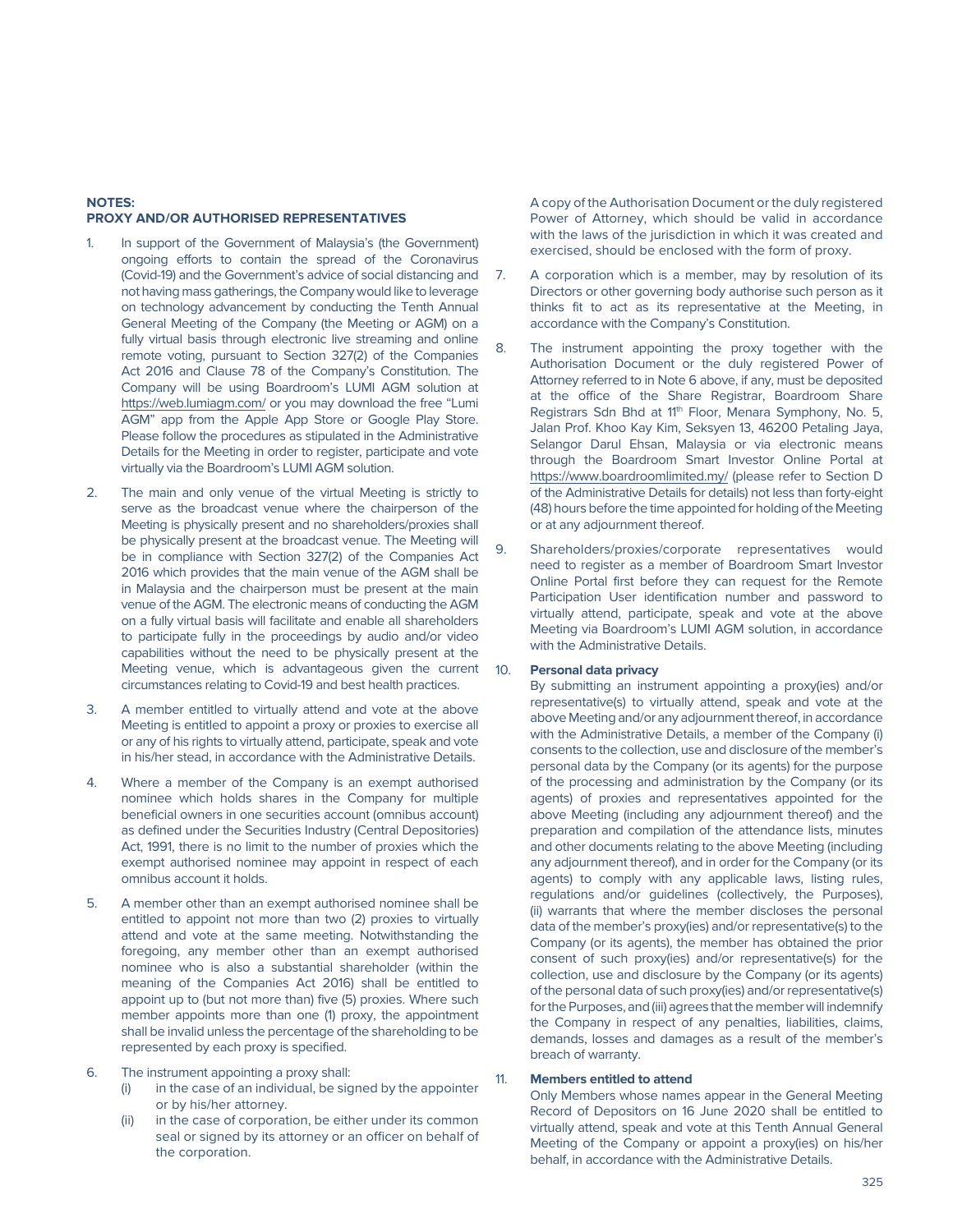#### **EXPLANATORY NOTES ON ORDINARY BUSINESS:**

#### 1. Re-election of Director

 Clause 113(1) of the Company's Constitution provides that one-third (1/3) of the Directors of the Company for the time being or, if their number is not three (3) or a multiple of three (3), then the number nearest to one-third (1/3), shall retire from office. Two (2) out of six (6) Directors are to retire in accordance with Clause 113(1) of the Company's Constitution under the Ordinary Resolutions 1 and 2.

 Clause 120 of the Company's Constitution provides that the Directors shall have power at any time, and from time to time, to appoint any person to be a Director, either to fill a casual vacancy or as an addition to the existing Directors, but the total number of Directors shall not at any time exceed the maximum number fixed in accordance with the Constitution. Any Director so appointed shall hold office only until the next following annual general meeting (AGM), and shall then be eligible for re-election but shall not be taken into account in determining the Directors who are to retire by rotation at that meeting. Three (3) Directors, who were appointed subsequent to the Ninth AGM of the Company, are to retire in accordance with Clause 120 of the Company's Constitution under the Ordinary Resolutions 3 to 5.

 The Board has conducted an assessment on the Directors, including the Directors seeking re-election at the Tenth AGM. Please refer to the Corporate Governance Overview Statement as laid out on pages 106 to 116 of the Company's Annual Report 2019 and Corporate Governance Report which is issued together with the Company's Annual Report 2019, for further details on the annual evaluation and its outcome.

 The profiles of Directors seeking re-election are set out in the profile of the Board of Directors as laid out on pages 94 to 100 of the Company's Annual Report 2019 as well as in the Company's website at https://www.ihhhealthcare.com/board-of-directors.html.

#### **EXPLANATORY NOTES ON SPECIAL BUSINESS:**

1. Resolution pursuant to Section 75 of the Companies Act 2016

 The proposed Ordinary Resolution 9 is a renewal of the general mandate for issuance of shares by the Company under Section 75 of the Companies Act 2016 (General Mandate). The General Mandate, if passed, will empower the Directors to issue shares in the Company up to an amount of not exceeding in total ten percent (10%) of the total number of issued shares of the Company for any possible fund raising activities, funding investment project(s), working capital or such purposes as the Directors consider would be in the interest of the Company. The approval is sought to avoid any delay and cost in convening separate general meetings for such issuance of shares. This authority, unless revoked or varied at a general meeting will expire at the next annual general meeting of the Company.

 The Company had, during its Ninth Annual General Meeting held on 28 May 2019, obtained its shareholders' approval for the General Mandate. No share was issued pursuant to the General Mandate as at the date of this Notice.

2. Proposed renewal of authority for IHH to purchase its own shares of up to ten percent (10%) of the prevailing total number of issued shares of the Company

 The proposed Ordinary Resolution 10, if passed, will enable the Company to purchase its own shares through Bursa Securities of up to ten percent (10%) of the prevailing total number of issued shares of the Company. This authority will, unless revoked or varied at a general meeting, expire at the conclusion of the next AGM of the Company.

 Further information on the Proposed Renewal of Share Buy-Back Authority is set out in the Statement to shareholders dated 22 May 2020, which is attached together with the Company's Annual Report 2019.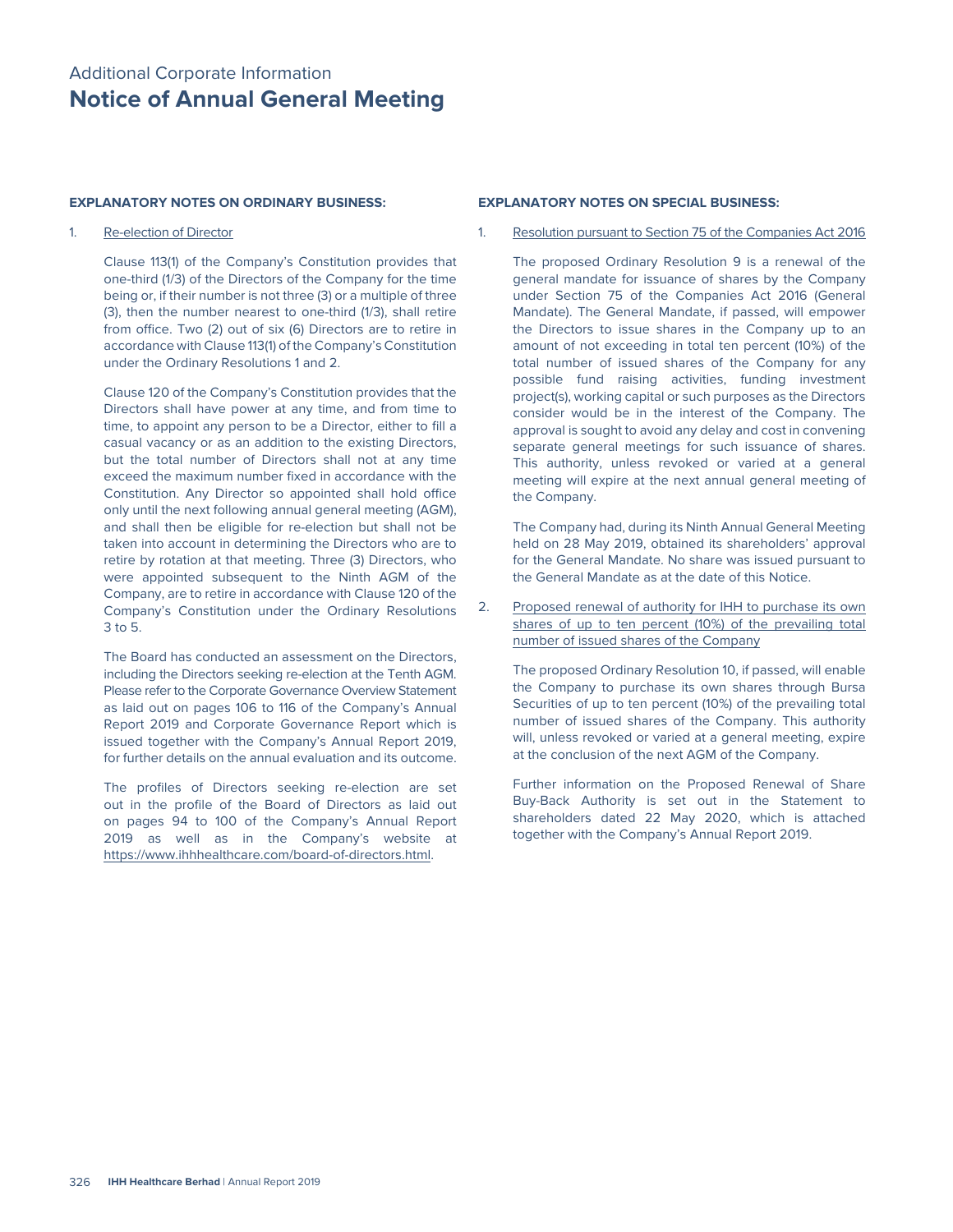# **Administrative Details**

IHH Healthcare Berhad (Company) Tenth Annual General Meeting (10<sup>th</sup> AGM or Meeting)



| Date          |           | $:$ Tuesday, 23 June 2020                                                                                                                      |
|---------------|-----------|------------------------------------------------------------------------------------------------------------------------------------------------|
| <b>Time</b>   |           | $: 2.00$ p.m.                                                                                                                                  |
| Meeting venue | $\cdot$ : | Malaysia Boardroom, Level 11 Block A, Pantai Hospital Kuala Lumpur, 8 Jalan Bukit Pantai,<br>59100 Kuala Lumpur, Wilayah Persekutuan, Malaysia |

## **A. Fully Virtual 10th AGM**

- 1. In support of the Government of Malaysia's (the Government) ongoing efforts to contain the spread of the Coronavirus (Covid-19) and the Government's advice of social distancing and not having mass gatherings, the Company would like to leverage on technology advancement by conducting the 10<sup>th</sup> AGM of IHH on a fully virtual basis through electronic **live streaming and online remote voting.**
- 2. The main and only venue of the virtual Meeting as indicated above is strictly to serve as the broadcast venue where the chairperson of the Meeting is physically present and no shareholders/proxies shall be physically present at the broadcast venue. The Meeting will be in compliance with Section 327(2) of the Companies Act 2016 which provides that the main venue of the AGM shall be in Malaysia and the chairperson must be present at the main venue of the AGM. The electronic means of conducting the AGM on a fully virtual basis will facilitate and enable all shareholders to participate fully in the proceedings by audio and/or video capabilities without the need to be physically present at the Meeting venue, which is advantageous given the current circumstances relating to Covid-19 and best health practices.
- 3. The Company will be using Boardroom's LUMI AGM solution which is available on the designated link at https://web.lumiagm.com/ or you may download the free "Lumi AGM" app from the Apple App Store or Google Play Store.
- 4. You are reminded to kindly check our website at https://www.ihhhealthcare.com/agm-egm.html for the latest updates, if any, regarding the administration of the 10<sup>th</sup> AGM.

#### **B. General Meeting Record of Depositors**

1. Only shareholders whose names appear in the General Meeting Record of Depositors on 16 June 2020 shall be entitled to virtually attend, speak and vote at the Meeting of the Company or appoint a proxy(ies) on his/her behalf.

#### **C. Remote Participation and Electronic Voting**

- 1. Shareholders are encouraged to go online, participate, and vote at the 10<sup>th</sup> AGM via remote participation. **Please follow the steps listed in Note E below on how to request for login ID and password.**
- 2. Please note that this option is available to **(i) individual members; (ii) corporate shareholder; (iii) Authorised Nominee; and (iv) Exempt Authorised Nominee.**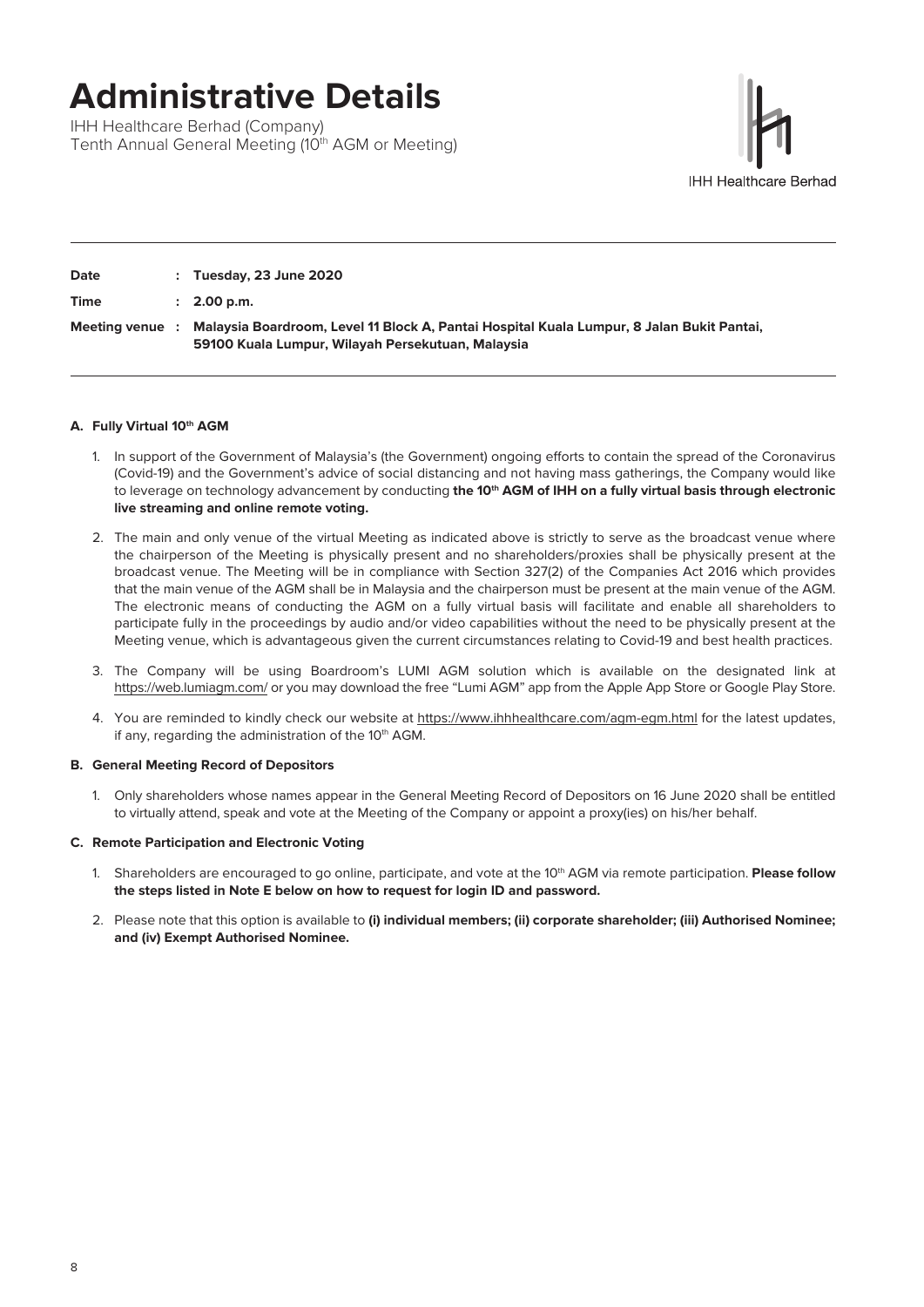#### **D. Appointment of Proxy**

#### **(i) For shareholders whose names appear in the Record of Depositors of Bursa Malaysia Securities Berhad only**

- 1. A shareholder entitled to participate and vote at the Meeting is entitled to appoint proxy(ies) to participate and vote in his/her stead. If you are not able to participate in the 10<sup>th</sup> AGM remotely, you are encouraged to appoint the Chairman of the Meeting as your proxy and indicate the voting instructions in the Form of Proxy.
- 2. You may download the Form of Proxy from our website at https://www.ihhhealthcare.com/agm-egm.html.
- 3. The Form of Proxy must be deposited at the office of the Share Registrar, Boardroom Share Registrars Sdn Bhd at 11th Floor, Menara Symphony, No. 5, Jalan Prof. Khoo Kay Kim, Seksyen 13, 46200 Petaling Jaya, Selangor Darul Ehsan, Malaysia or via electronic means through the Boardroom Smart Investor Online Portal at https://www.boardroomlimited.my/ (in accordance with the steps below) not less than forty-eight (48) hours before the time appointed for holding of the Meeting or at any adjournment thereof.

#### **Step 1 – Register Online with Boardroom Smart Investor Online Portal (for first time registration only)**

*[Note: If you have already signed up with Boardroom Smart Investor Online Portal, you are not required to register*  again. You may proceed to Step 2 and submit request for Remote Participation user ID and password]

- a. Access website https://www.boardroomlimited.my/
- b. Click <<Login>> and click <<Register>>ter> to sign up as a user.
- c. Complete registration and upload softcopy of MyKad/Identification Card (front and back) or Passport.
- d. Please enter a valid email address and wait for Boardroom Share Registrars Sdn Bhd's (Boardroom) email verification.
- e. Your registration will be verified and approved within one (1) business day and an email notification will be provided.

#### **Step 2 – eProxy Lodgement**

- a. Login to https://www.boardroomlimited.my/ using your user ID and password above.
- b. Go to "E-PROXY LODGEMENT" and browse the Meeting List for "IHH 10<sup>th</sup> Virtual AGM" and click "APPLY".
- c. Read the Terms & Conditions and confirm the Declaration.
- d. Enter the CDS account number and the total number of securities held.
- e. Select your proxy either the Chairman of the Meeting or individual named proxy(s) and enter the required particulars for your proxy(s).
- f. Indicate your voting instructions For, Against, Abstain or otherwise your proxy will decide your vote.
- g. Review & confirm your proxy(s) appointment.
- h. Click submit.
- i. Download or print the eProxy form acknowledgement.
- 4. If you wish to participate in the Meeting yourself, please do not submit any Form of Proxy for the Meeting. **You will not be allowed to participate in the Meeting together with a proxy appointed by you.**
- 5. If you have submitted your Form of Proxy prior to the Meeting and subsequently decide to participate in the Meeting yourself, please write in to bsr.helpdesk@boardroomlimited.com to revoke the appointment of your proxy(ies). Your proxy(ies) on revocation would not be allowed to participate in the Meeting. In such event, you should advise your proxy(ies) accordingly.
- **(ii) For shareholders whose shares are traded on Singapore Exchange Securities Trading Limited, please refer to the instructions on the Voting Instruction Form.**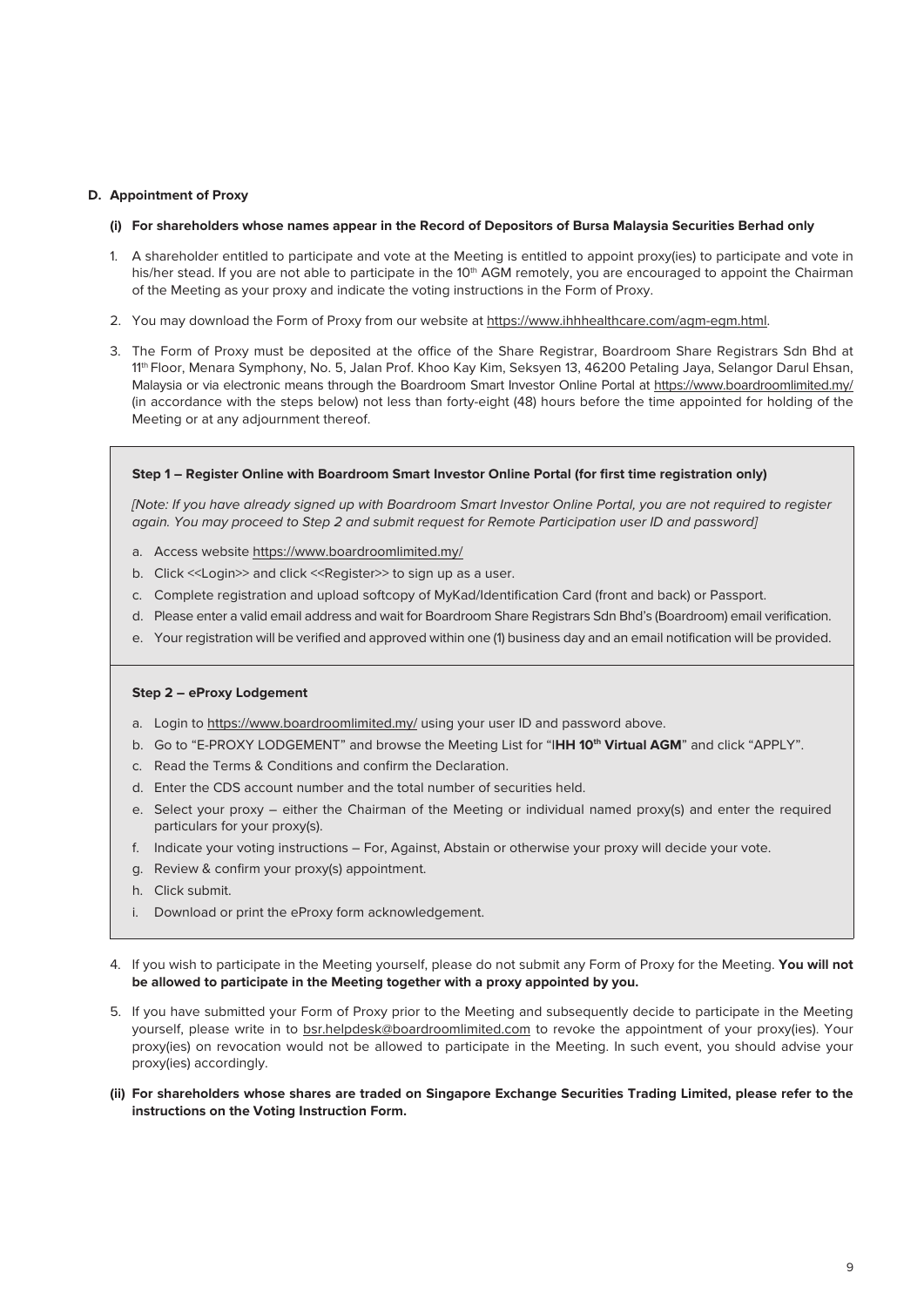# **Administrative Details**

IHH Healthcare Berhad (Company) Tenth Annual General Meeting (10<sup>th</sup> AGM or Meeting)

## **E. Steps for Registration for Remote Participation and Electronic Voting**

- 1. You will be able to view a live webcast of the Meeting proceedings, pose questions to the Board of Directors of the Company (Board), and submit your votes in real-time whilst the Meeting is in progress.
- 2. **For shareholders whose names appear in the Record of Depositors of Bursa Malaysia Securities Berhad**, kindly follow the steps below on how to request for a login ID and password to participate in the  $10<sup>th</sup>$  AGM.
- 3. **For shareholders whose shares are traded on Singapore Exchange Securities Trading Limited**, please refer to the instructions on the Voting Instruction Form. The Login User Guide for participation, posing questions and voting at the 10th AGM will be emailed to you together with your remote access user ID and password once your registration has been approved. Kindly follow Step 3 below on how to participate in the  $10<sup>th</sup>$  AGM remotely.

#### **Step 1 – Register Online with Boardroom Smart Investor Online Portal (for first time registration only)**

*[Note: If you have already signed up with Boardroom Smart Investor Online Portal, you are not required to register again. You may proceed to Step 2 and submit request for Remote Participation user ID and password*]

- a. Access website https://www.boardroomlimited.my/
- b. Click <<Login>> and click <<Register>> to sign up as a user.
- c. Complete registration and upload softcopy of MyKad/Identification Card (front and back) or Passport.
- d. Please enter a valid email address and wait for Boardroom's email verification.
- e. Your registration will be verified and approved within one (1) business day and an email notification will be provided.

#### **Step 2 – Submit Request for Remote Participation User ID and Password**

*[Note: The registration for remote access will be opened on 22 May 2020 (Date of Notice of 10<sup>th</sup> AGM)]* 

#### **Individual Members**

- Login to https://www.boardroomlimited.my/ using your user ID and password above.
- Select "Hybrid/Virtual Meeting" from main menu and select the correct Corporate Event "**IHH 10th Virtual AGM**".
- Enter your CDS Account.
- Read and agree to the Terms & Conditions and thereafter submit your request.

#### **Corporate Shareholders**

- Write in to bsr.helpdesk@boardroomlimited.com by providing the name of Member and CDS Account Number accompanied with the Certificate of Appointment of Corporate Representative or Form of Proxy to submit the request.
- Please provide a softcopy of the Corporate Representative's MyKad/Identification Card (Front and Back) or Passport as well as his/her email address.

#### **Authorised Nominee and Exempt Authorised Nominee**

- Write in to bsr.helpdesk@boardroomlimited.com by providing the name of Member and CDS Account Number accompanied with the Form of Proxy to submit the request.
- Please provide a softcopy of the Proxy Holder's MyKad/Identification Card (Front and Back) or Passport as well as his/her email address.

#### **Thereafter:**

- a. You will receive notification from Boardroom that your request has been received and is being verified.
- b. Upon system verification against the General Meeting Record of Depositories as at 16 June 2020, you will receive an email from Boardroom either approving or rejecting your registration for remote participation.
- c. If your registration is approved, you will also receive your remote access user ID and password in the same email from Boardroom.
- d. **Please note that the closing time to submit your request is at 2.00 p.m. on 21 June 2020 (48 hours before**  the commencement of the 10<sup>th</sup> AGM).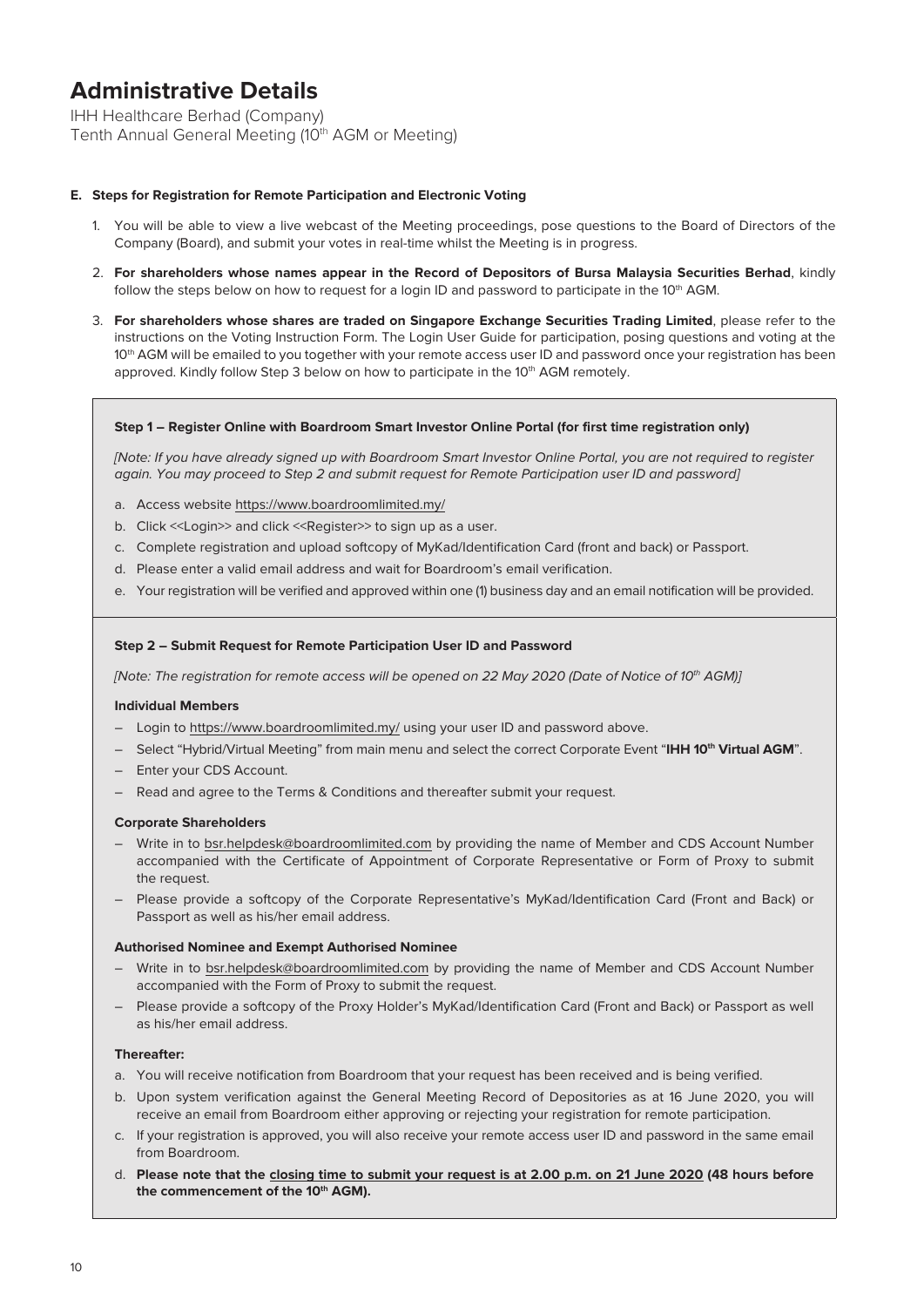#### **Step 3 – Login to Virtual Meeting Portal**

*[Please note that the quality of the connectivity to the Virtual Meeting Portal for live webcast as well as for online*  voting is highly dependent on the bandwidth and the stability of the internet connectivity available at the location *of the remote users]*

- a. The Virtual Meeting Portal will be open for login one (1) hour before the commencement of the 10th AGM at 1.00 p.m. on 23 June 2020.
- b. Follow the steps provided in the email from Boardroom along with your remote access user ID and password to login to the Virtual Meeting Portal (Refer to Step 2(c) above).
- c. The steps will also guide you how to view live webcast, ask questions and vote.
- d. The live webcast will end and the Messaging window will be disabled once the Chairman announces the closure of the 10<sup>th</sup> AGM.
- e. Thereafter, you can logout from the Virtual Meeting Portal.

## **F.** Procedure of the 10<sup>th</sup> AGM

- 1. The Login User Guide for participation, posing questions and voting at the 10<sup>th</sup> AGM will be emailed to you together with your remote access user ID and password once your registration has been approved.
- 2. No recording or photography of the Meeting proceedings is allowed without the prior written permission of the Company.
- 3. You must ensure that you are connected to the internet at all times in order to participate and vote when the  $10<sup>th</sup>$  AGM has commenced. Therefore, it is your responsibility to ensure that connectivity for the duration of the Meeting is maintained.

#### **G.** Participation through Live Webcast and Questions at the 10<sup>th</sup> AGM

- 1. You will be able to view the Company's presentation or slides via the live webcast.
- 2. The Board will endeavour to respond to the questions submitted via the Messaging window which are related to the resolutions to be tabled at the 10th AGM, as well as the financial performance/prospects of the Company, to the extent where time permits. In the event the Board is unable to respond to your questions during the 10<sup>th</sup> AGM, you may email your questions to info@ihhhealthcare.com after the Meeting.
- 3. Alternatively, you may also submit your questions in advance to info@ihhhealthcare.com by 2.00 p.m. on 21 June 2020 (48 hours before the commencement of the 10<sup>th</sup> AGM) and the Board will endeavour to respond to the questions submitted during the 10<sup>th</sup> AGM.